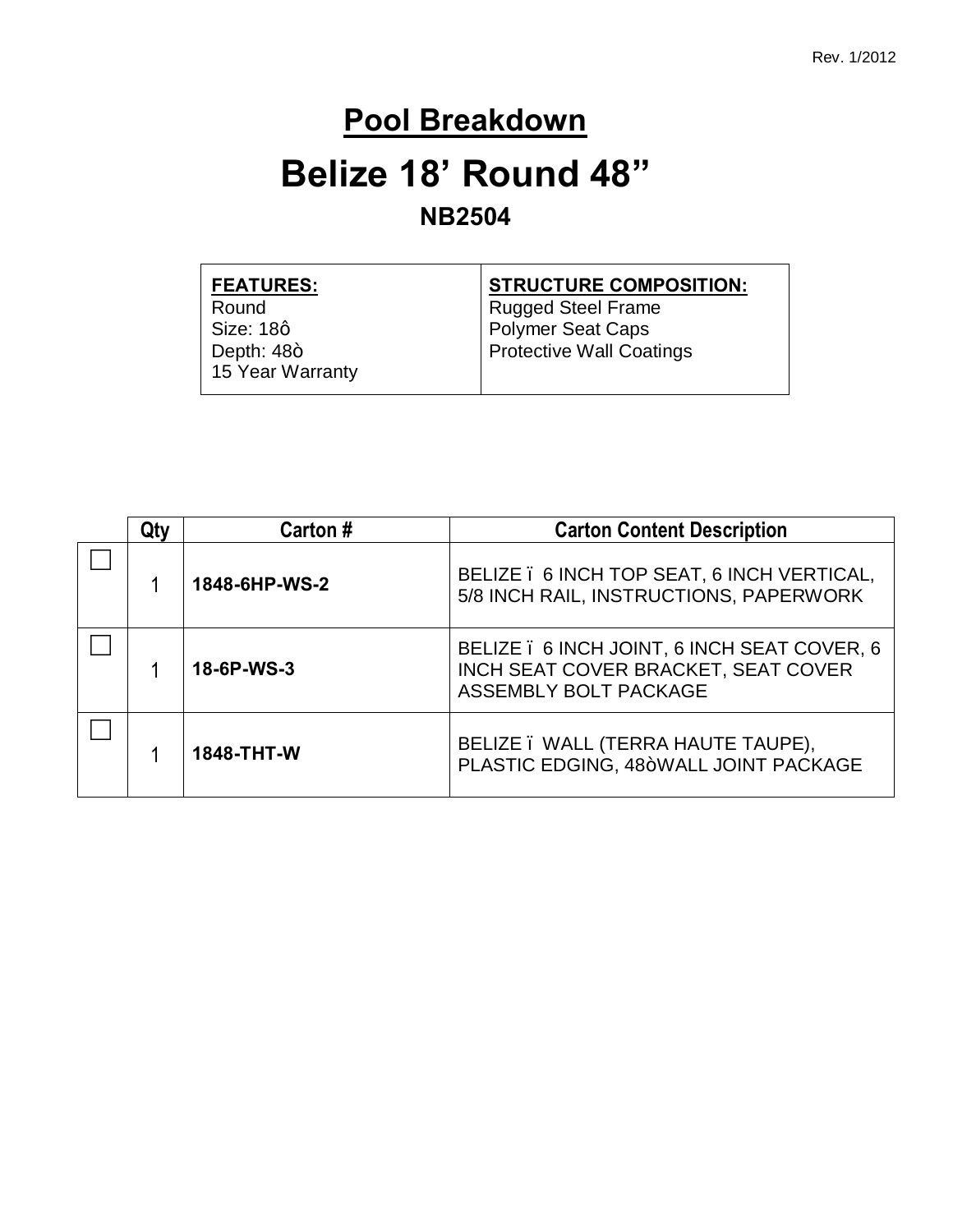# **Carton Breakdown Belize 18' Round 48"**

**NB2504**

|                                                                  | Key#                        | Qty | Item#                           | Mfg Part # | <b>Part Description</b>              |
|------------------------------------------------------------------|-----------------------------|-----|---------------------------------|------------|--------------------------------------|
|                                                                  | FRAME CARTON #1848-6HP-WS-2 |     |                                 |            |                                      |
|                                                                  | 1                           | 12  | <b>NBP1027</b>                  | 2363       | 6in Vertical (48+High)               |
|                                                                  | 4                           | 24  | <b>NBP1055</b>                  | 1618       | 5/8in Rail L=1431mm (56-3/8+)        |
|                                                                  | 6                           | 12  | <b>NBP1023</b>                  | 1164       | 6in Top Seat L=1429mm (56-1/4+) 15ft |
|                                                                  |                             | 1   |                                 | 0022       | Warranty                             |
|                                                                  |                             | 1   |                                 | 0023       | <b>Safety Decals</b>                 |
|                                                                  |                             | 1   |                                 | 0024       | Parts List + Frame Instruction       |
|                                                                  |                             | 1   |                                 | 0025       | <b>Safety Booklet</b>                |
|                                                                  | ---                         | 1   |                                 | 0001       | <b>Round Instruction Manual</b>      |
|                                                                  |                             |     |                                 |            |                                      |
|                                                                  |                             |     | <b>FRAME CARTON #18-6P-WS-3</b> |            |                                      |
|                                                                  | $\overline{2}$              | 12  | <b>NBP1068</b>                  | 2168       | 6in Resin Joint - Upper              |
|                                                                  | $\overline{7}$              | 12  | <b>NBP1030</b>                  | 2464       | 6in Seat Cover Bracket               |
|                                                                  | 8                           | 12  | <b>NBP1029</b>                  | 2463       | 6in Seat Cover                       |
|                                                                  | 10                          | 12  | <b>NBP1069</b>                  | 2268       | 6in Resin Joint - Lower              |
| Seat Cover Assembly Bolt Package (Part # 3318 / Order # NBP1032) |                             |     |                                 |            |                                      |
|                                                                  | 3                           | 132 | <b>NBP1032</b>                  | 0341*      | #12 Sheet Metal Screw                |
|                                                                  | 3                           | 12  | <b>NBP1032</b>                  | 2402*      | <b>Resin Seat Cover Cap</b>          |

\*These part # are not available to purchase separately. They must be purchased as the Seat Cover Assembly Bolt Package, Order # NBP1032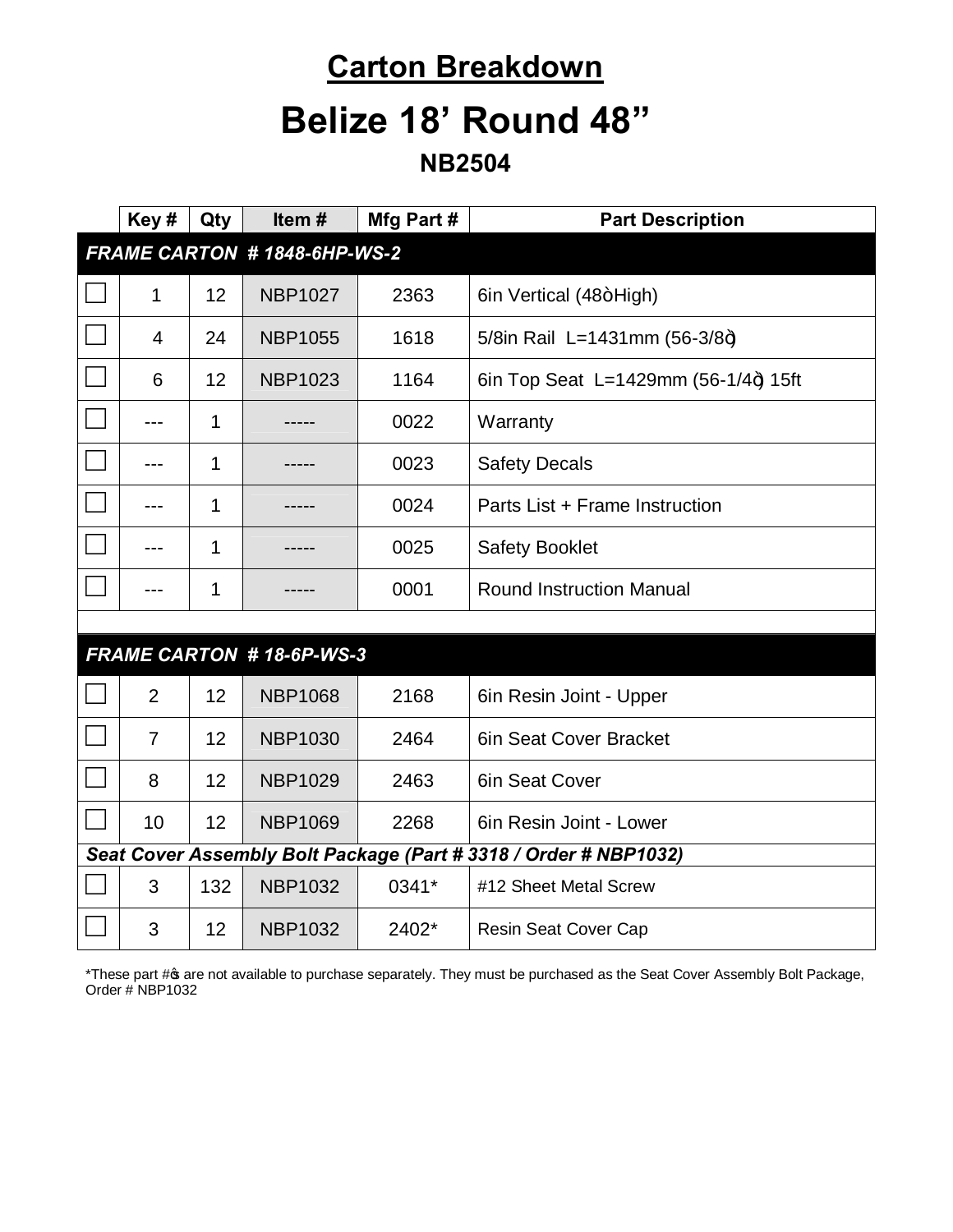## **Carton Breakdown Belize 18' Round 48"**

**NB2504**

|                                                            | Key# | Qty | Item#          | Mfg Part # | <b>Part Description</b>                          |
|------------------------------------------------------------|------|-----|----------------|------------|--------------------------------------------------|
| <b>WALL CARTON #1848-THT-W</b>                             |      |     |                |            |                                                  |
|                                                            | 5    | 14  | <b>NL107</b>   | 8100       | <b>Plastic Edging</b>                            |
|                                                            | 9    | 1   | PC5201         | 48+Wall    | <b>Terra Haute Taupe Wall</b>                    |
| 48" Wall Joint Bolt Package (Part # 0113, Order # NBP1021) |      |     |                |            |                                                  |
|                                                            | 3    | 23  | <b>NBP1021</b> | 0513*      | $\frac{1}{4}$ +x $\frac{1}{2}$ +Truss Head Screw |
|                                                            | 3    | 45  | <b>NBP1021</b> | 0411*      | 1/ <sub>4</sub> +Reinforcing Washer              |
|                                                            | 3    | 23  | <b>NBP1021</b> | 0611*      | $1/4 + N$ ut                                     |

\*These part # are not available to purchase separately. They must be purchased as the Wall Joint Bolt Package, Order # NBP1021